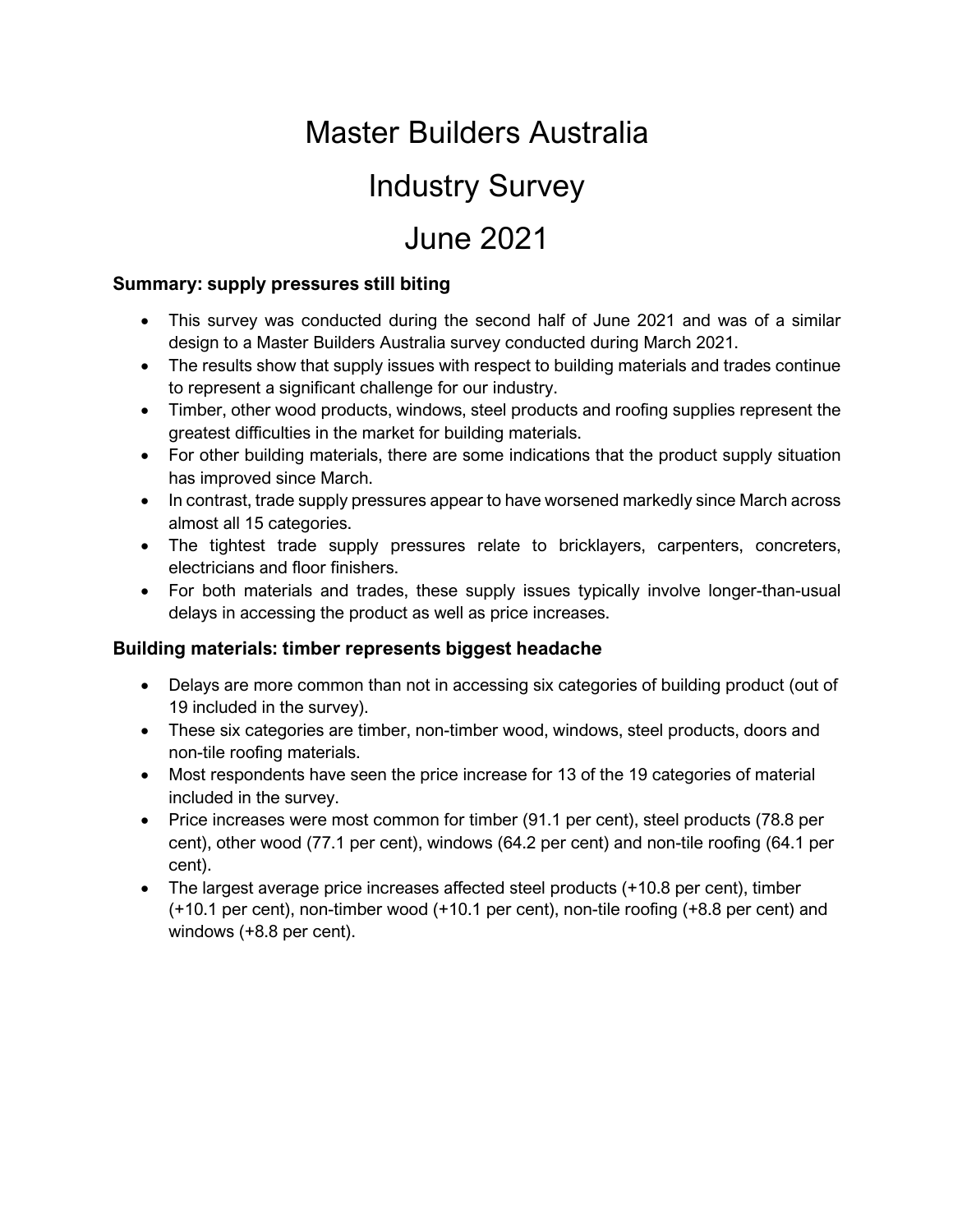

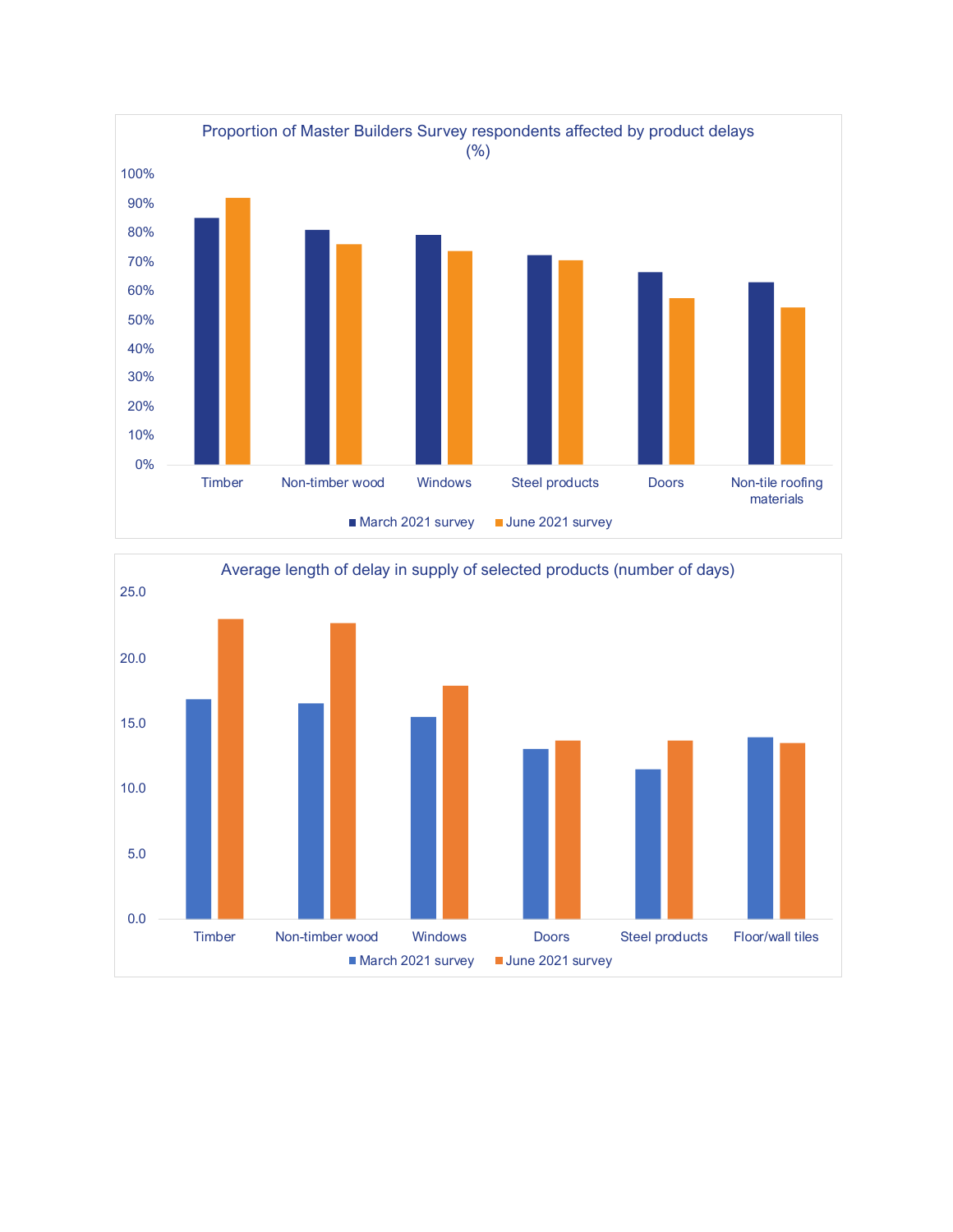

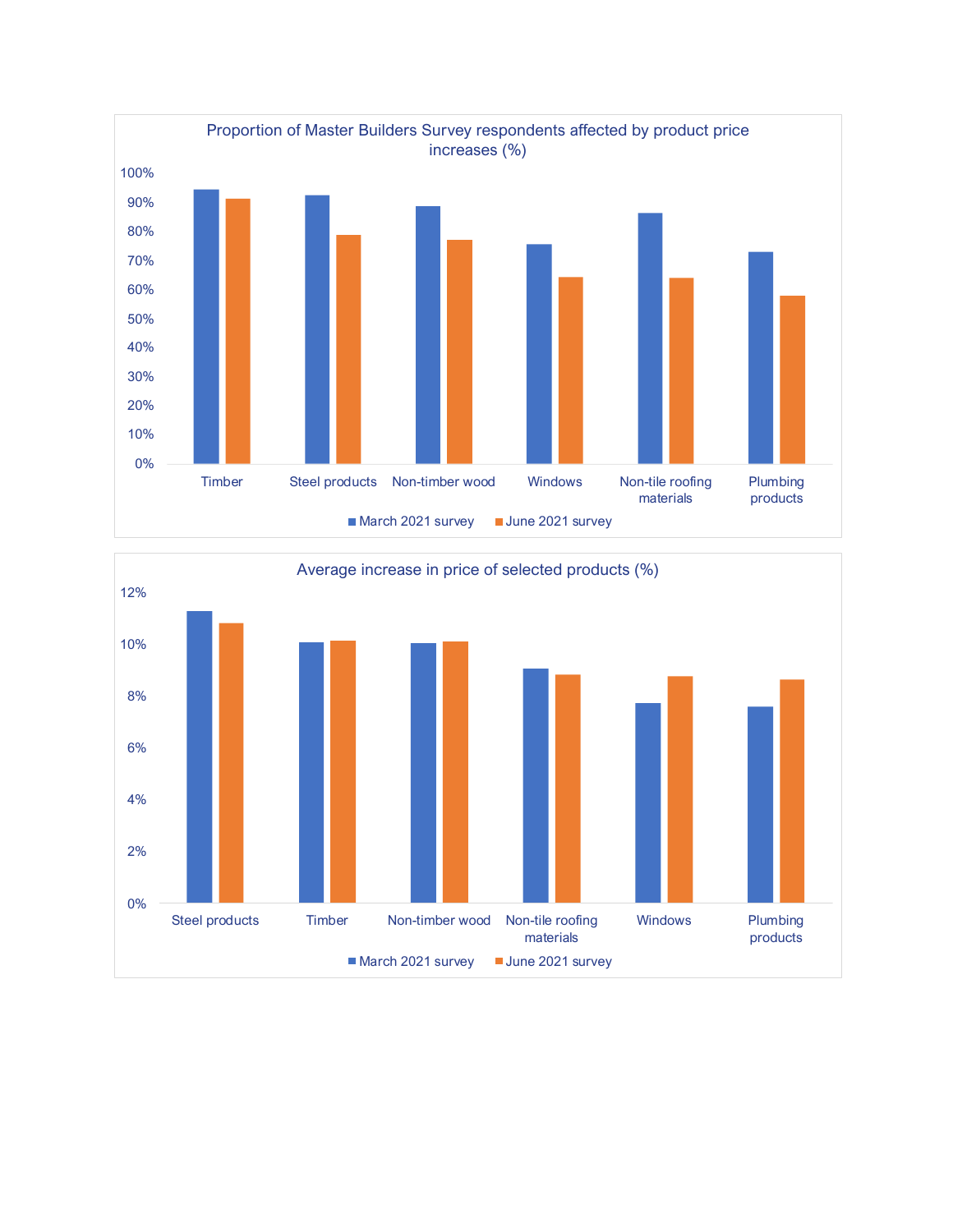#### **Trades: delays lengthen, price pressure accelerate**

- In general, the trade supply situation appears to be more challenging than with products.
- The majority of survey respondents have experienced both delays and price increases for every single one of the 15 trade categories included in the survey.
- The survey shows that average delays are longest when it comes to the supply of bricklayers, carpenters, concreters, electricians and floor finishers.
- In terms of average trade price rises, the largest have affected carpenters (+18.0 per cent), joiners (+17.8 per cent), roof installers (+17.3 per cent), stonemasons (+16.8 per cent) and structural steel workers (+16.6 per cent).
- There has been a significant worsening of conditions with respect to delays and price increases in the market for trades since March.

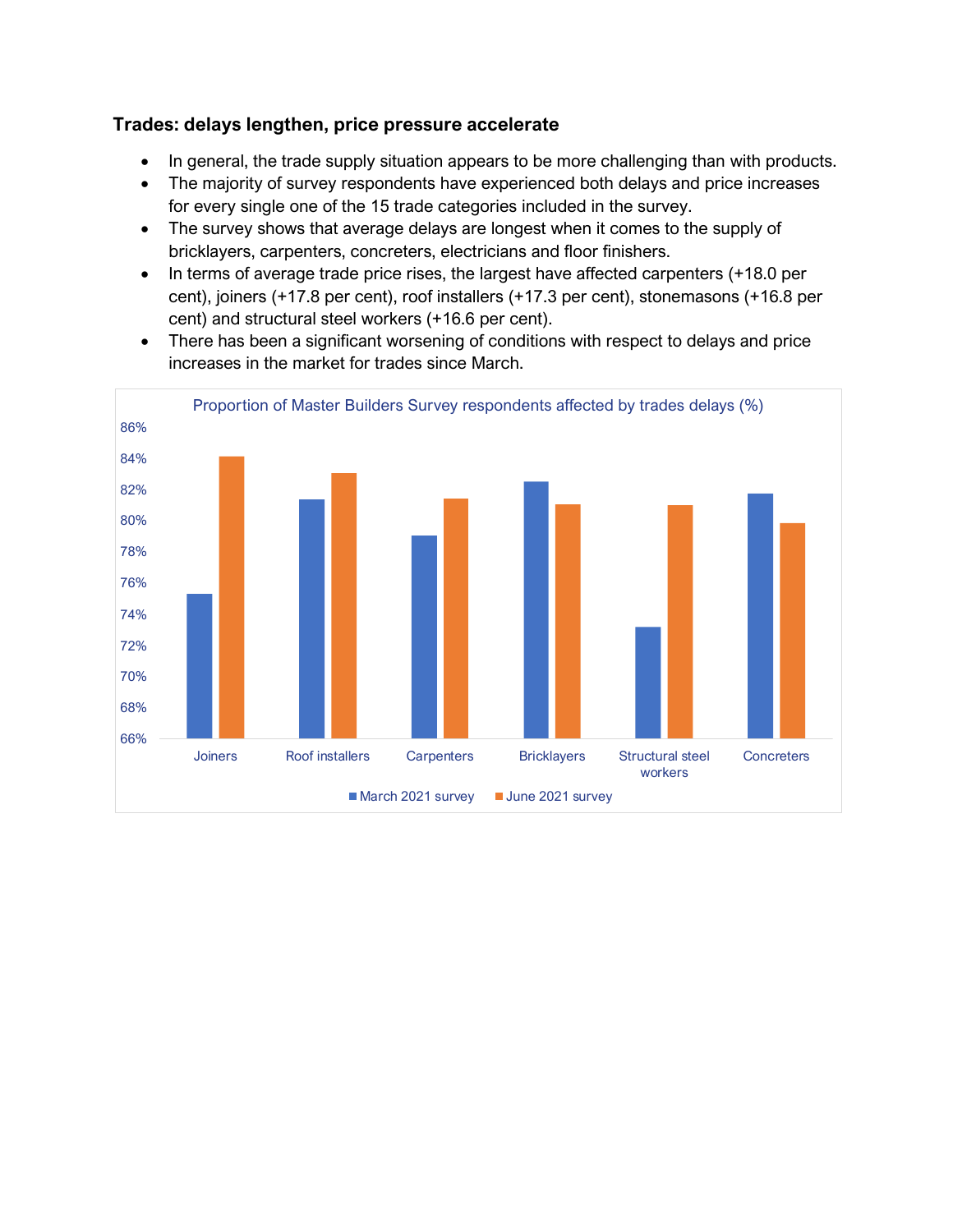

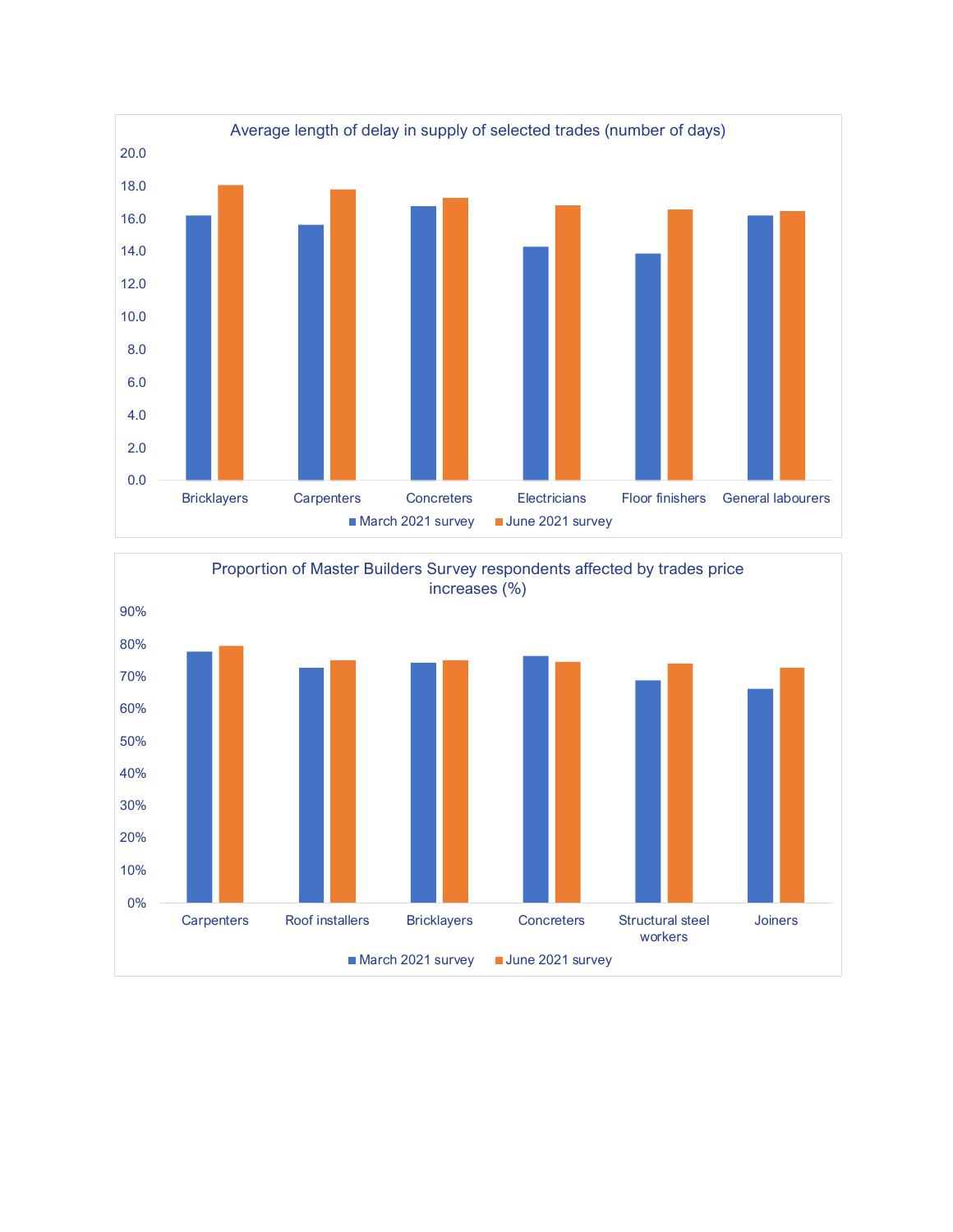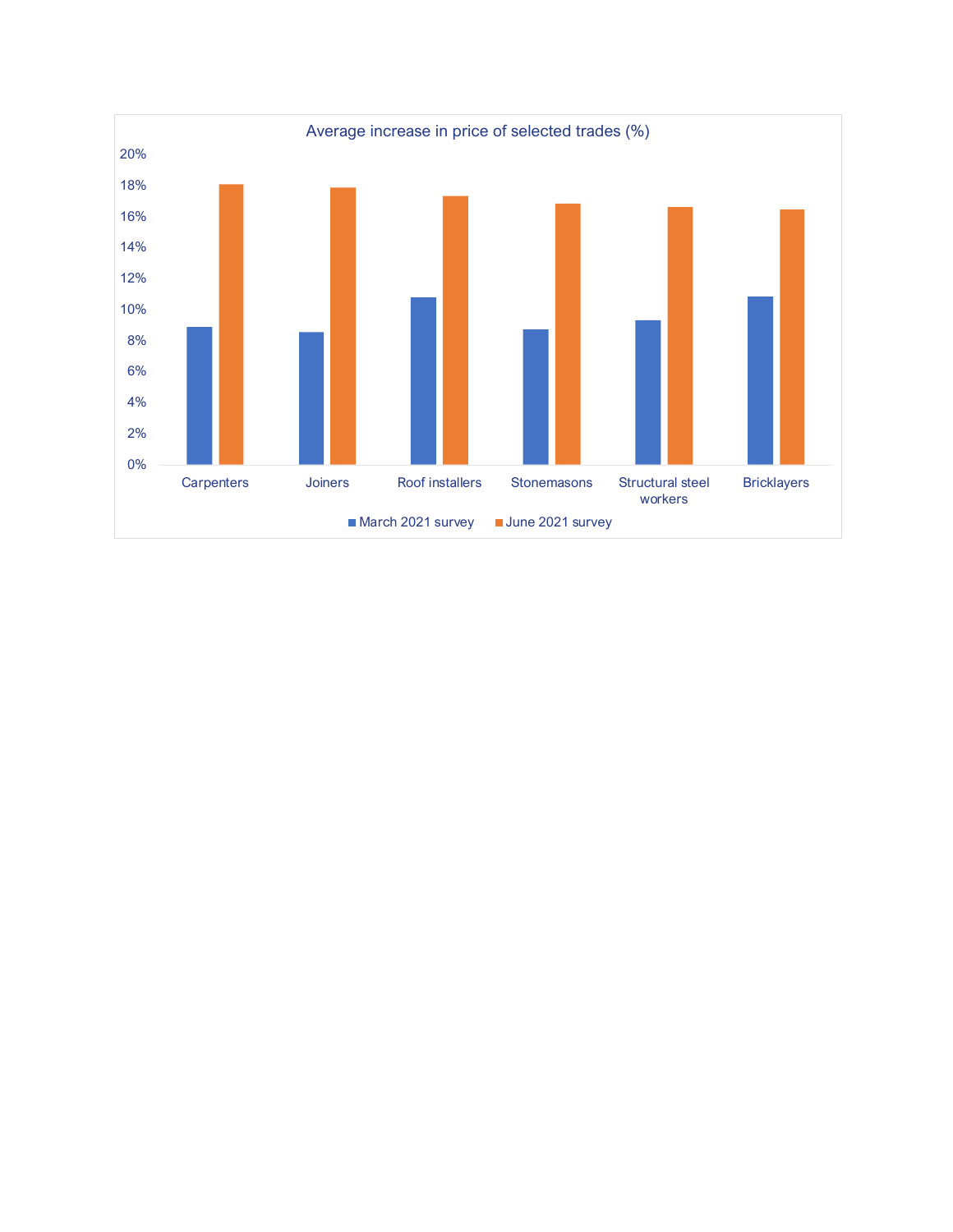### **Detailed results tables**

| Master Builders Australia survey: proportion of respondents experiencing product delays |                                                    |                   |                  |                                           |
|-----------------------------------------------------------------------------------------|----------------------------------------------------|-------------------|------------------|-------------------------------------------|
|                                                                                         | <b>Product</b>                                     | March 2021 survey | June 2021 survey | <b>Percentage point</b><br>change $(+/-)$ |
| $\mathbf{1}$                                                                            | <b>Timber</b>                                      | 84.8%             | 91.7%            | $+6.89$                                   |
| $\overline{2}$                                                                          | Wood (apart from timber)                           | 80.8%             | 75.7%            | $-5.15$                                   |
| 3                                                                                       | <b>Bricks</b>                                      | 49.8%             | 45.8%            | $-3.93$                                   |
| 4                                                                                       | <b>Floor/wall tiles</b>                            | 56.5%             | 44.4%            | $-12.19$                                  |
| 5                                                                                       | <b>Roof tiles</b>                                  | 41.1%             | 34.6%            | $-6.53$                                   |
| 6                                                                                       | Other roofing materials                            | 62.6%             | 53.9%            | $-8.73$                                   |
| $\overline{7}$                                                                          | <b>Cement and cement products</b>                  | 30.2%             | 29.7%            | $-0.47$                                   |
| 8                                                                                       | <b>Ready mixed concrete</b>                        | 27.1%             | 24.9%            | $-2.15$                                   |
| 9                                                                                       | Concrete                                           | 26.9%             | 25.3%            | $-1.62$                                   |
| 10                                                                                      | Sand                                               | 16.5%             | 10.8%            | $-5.64$                                   |
| 11                                                                                      | <b>Steel products</b>                              | 72.0%             | 70.4%            | $-1.57$                                   |
| 12                                                                                      | <b>Plumbing products</b>                           | 58.4%             | 45.9%            | $-12.49$                                  |
| 13                                                                                      | <b>Doors</b>                                       | 66.2%             | 57.2%            | $-8.96$                                   |
| 14                                                                                      | <b>Windows</b>                                     | 79.1%             | 73.3%            | $-5.75$                                   |
| 15                                                                                      | <b>Electrical equipment</b>                        | 49.7%             | 42.2%            | $-7.53$                                   |
| 16                                                                                      | Insulation                                         | 30.0%             | 28.9%            | $-1.01$                                   |
| 17                                                                                      | <b>Plaster</b>                                     | 29.8%             | 27.2%            | $-2.55$                                   |
| 18                                                                                      | Plasterboard                                       | 30.2%             | 29.1%            | $-1.17$                                   |
| 19                                                                                      | <b>Waterproofing materials</b>                     | 23.9%             | 22.3%            | $-1.57$                                   |
|                                                                                         | Source: Master Builders Australia industry surveys |                   |                  |                                           |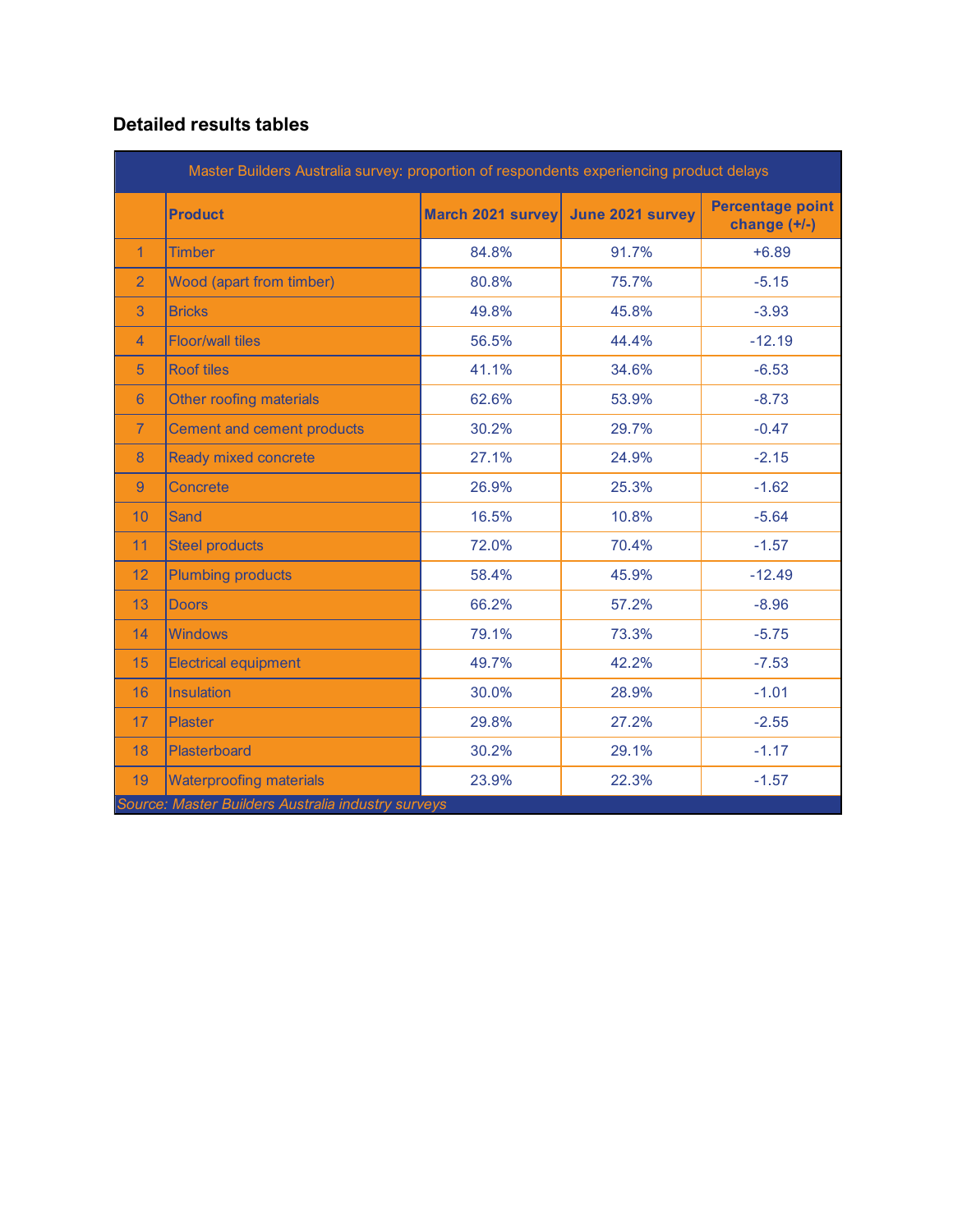|                | <b>Product</b>                    | March 2021 survey June 2021 survey |       | <b>Change (days)</b> |
|----------------|-----------------------------------|------------------------------------|-------|----------------------|
| $\mathbf{1}$   | <b>Timber</b>                     | 16.80                              | 22.98 | $+6.18$              |
| $\overline{2}$ | <b>Wood (apart from timber)</b>   | 16.51                              | 22.65 | $+6.14$              |
| 3              | <b>Bricks</b>                     | 11.76                              | 11.21 | $-0.55$              |
| $\overline{4}$ | <b>Floor/wall tiles</b>           | 13.94                              | 13.49 | $-0.45$              |
| 5 <sup>5</sup> | <b>Roof tiles</b>                 | 17.41                              | 12.41 | $-5.00$              |
| 6              | <b>Other roofing materials</b>    | 14.73                              | 12.24 | $-2.49$              |
| $\overline{7}$ | <b>Cement and cement products</b> | 9.59                               | 9.79  | $+0.20$              |
| 8              | <b>Ready mixed concrete</b>       | 8.14                               | 7.67  | $-0.48$              |
| $\overline{9}$ | Concrete                          | 10.00                              | 8.26  | $-1.74$              |
| 10             | Sand                              | 8.71                               | 8.61  | $-0.09$              |
| 11             | <b>Steel products</b>             | 11.48                              | 13.66 | $+2.18$              |
| 12             | <b>Plumbing products</b>          | 11.69                              | 11.34 | $-0.36$              |
| 13             | <b>Doors</b>                      | 13.00                              | 13.68 | $+0.69$              |
| 14             | <b>Windows</b>                    | 15.47                              | 17.85 | $+2.38$              |
| 15             | <b>Electrical equipment</b>       | 12.53                              | 12.20 | $-0.33$              |
| 16             | <b>Insulation</b>                 | 10.02                              | 8.77  | $-1.25$              |
| 17             | <b>Plaster</b>                    | 9.97                               | 10.08 | $+0.11$              |
| 18             | Plasterboard                      | 9.37                               | 9.25  | $-0.12$              |
| 19             | <b>Waterproofing materials</b>    | 9.21                               | 8.97  | $-0.24$              |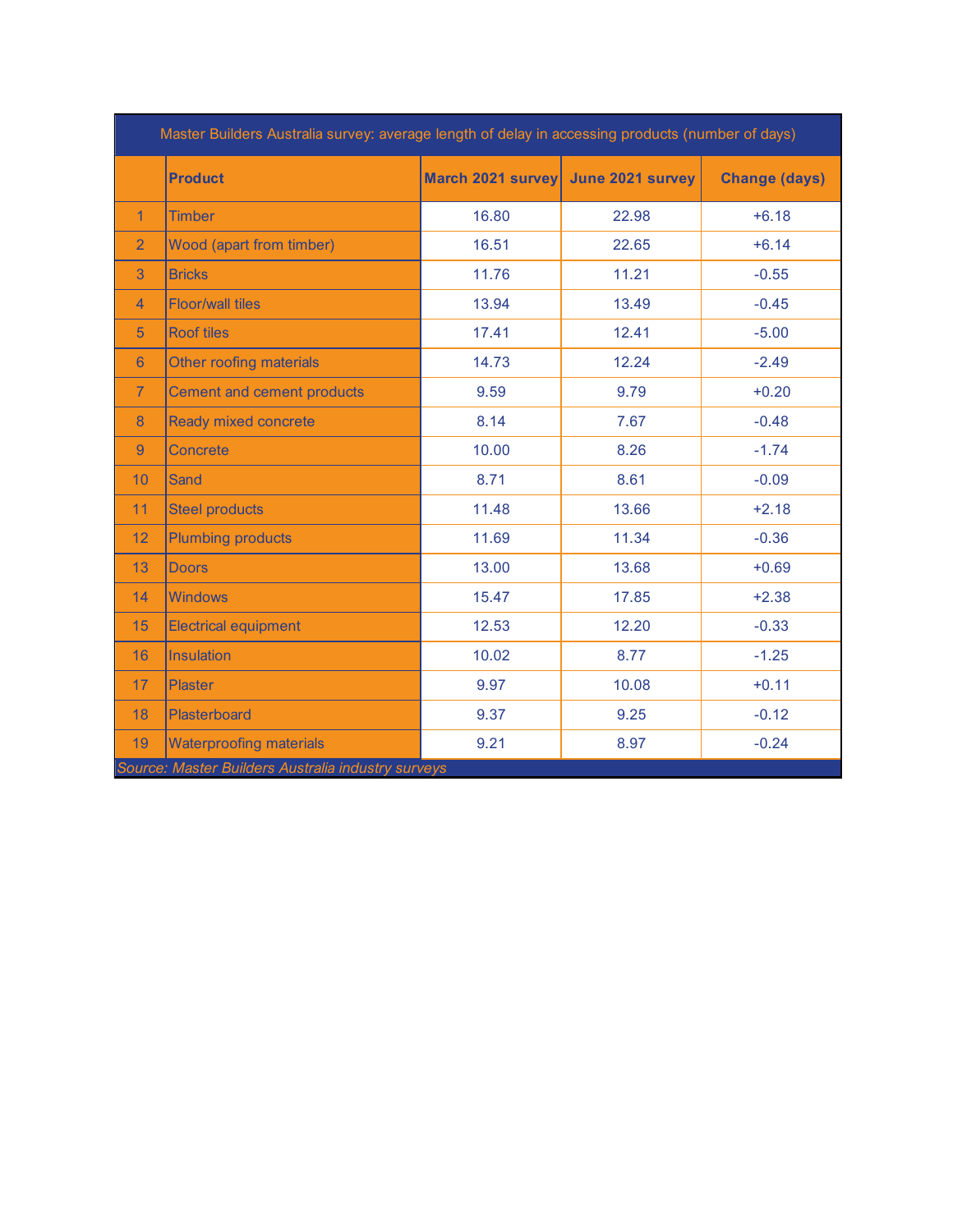|                | <b>Product</b>                  | March 2021 survey June 2021 survey |       | Percentage point<br>change $(+/-)$ |
|----------------|---------------------------------|------------------------------------|-------|------------------------------------|
| $\mathbf{1}$   | <b>Timber</b>                   | 94.4%                              | 91.1% | $-3.26$                            |
| $\overline{2}$ | <b>Wood (apart from timber)</b> | 88.5%                              | 77.1% | $-11.40$                           |
| 3              | <b>Bricks</b>                   | 71.3%                              | 52.6% | $-18.71$                           |
| $\overline{4}$ | <b>Floor/wall tiles</b>         | 53.3%                              | 43.9% | $-9.34$                            |
| 5              | <b>Roof tiles</b>               | 54.5%                              | 35.6% | $-18.89$                           |
| 6              | <b>Other roofing materials</b>  | 86.3%                              | 64.1% | $-22.28$                           |
| $\overline{7}$ | Cement and cement products      | 67.8%                              | 53.6% | $-14.11$                           |
| 8              | <b>Ready mixed concrete</b>     | 73.3%                              | 54.2% | $-19.13$                           |
| $\overline{9}$ | Concrete                        | 75.5%                              | 54.3% | $-21.13$                           |
| 10             | <b>Sand</b>                     | 54.3%                              | 39.1% | $-15.28$                           |
| 11             | <b>Steel products</b>           | 92.4%                              | 78.8% | $-13.55$                           |
| 12             | <b>Plumbing products</b>        | 72.9%                              | 57.8% | $-15.11$                           |
| 13             | <b>Doors</b>                    | 72.5%                              | 55.0% | $-17.43$                           |
| 14             | <b>Windows</b>                  | 75.5%                              | 64.2% | $-11.23$                           |
| 15             | <b>Electrical equipment</b>     | 68.1%                              | 50.7% | $-17.36$                           |
| 16             | <b>Insulation</b>               | 53.4%                              | 42.9% | $-10.49$                           |
| 17             | Plaster                         | 60.8%                              | 44.1% | $-16.75$                           |
| 18             | Plasterboard                    | 66.3%                              | 51.4% | $-14.96$                           |
| 19             | <b>Waterproofing materials</b>  | 51.9%                              | 40.3% | $-11.63$                           |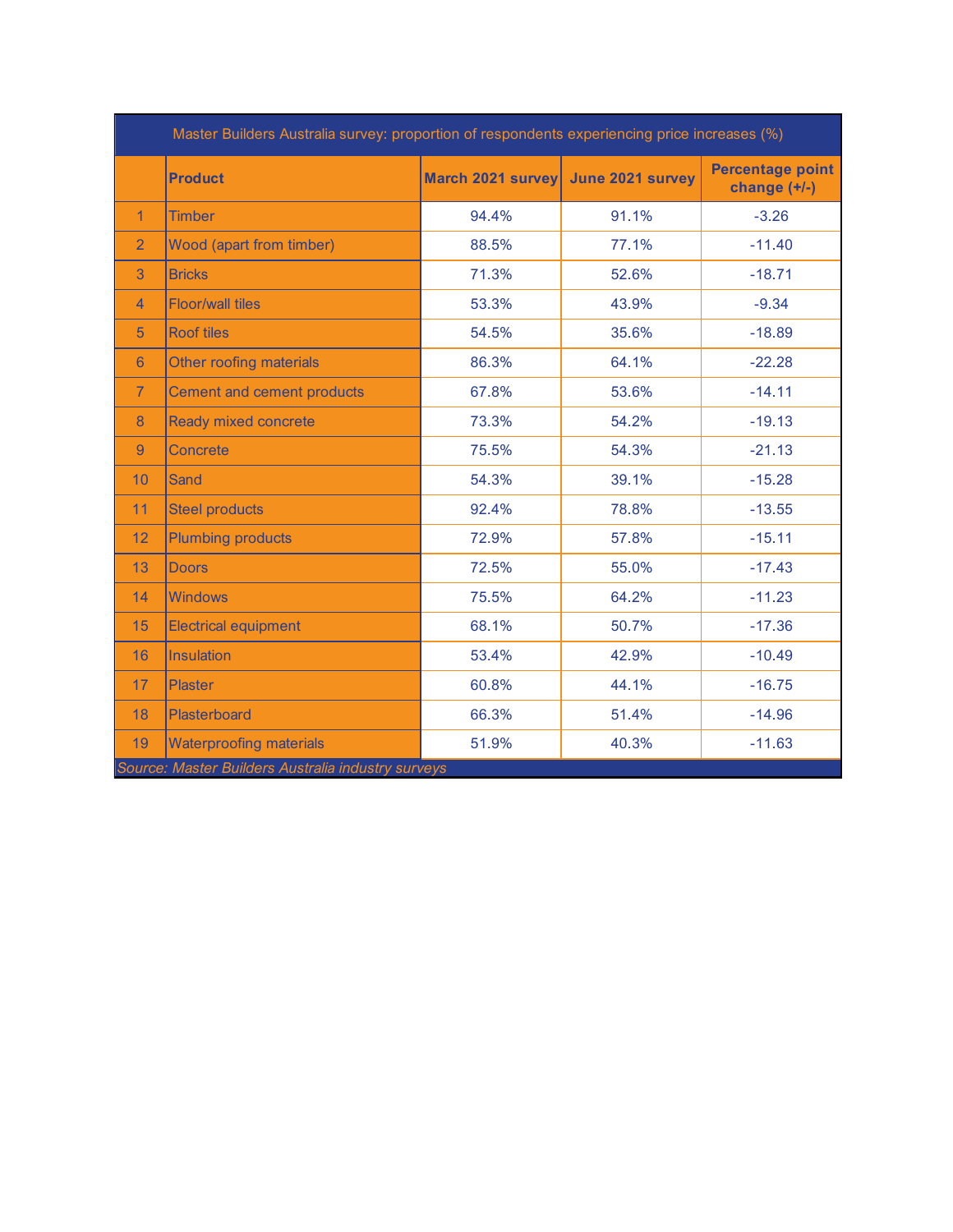| Master Builders Australia survey: average magnitude of product price increase (%) |                                   |                                    |       |                                           |
|-----------------------------------------------------------------------------------|-----------------------------------|------------------------------------|-------|-------------------------------------------|
|                                                                                   | <b>Product</b>                    | March 2021 survey June 2021 survey |       | <b>Percentage point</b><br>change $(+/-)$ |
| $\blacktriangleleft$                                                              | <b>Timber</b>                     | 10.1%                              | 10.1% | $+0.05$                                   |
| $\overline{2}$                                                                    | <b>Wood (apart from timber)</b>   | 10.0%                              | 10.1% | $+0.05$                                   |
| 3                                                                                 | <b>Bricks</b>                     | 7.2%                               | 7.6%  | $+0.42$                                   |
| $\overline{4}$                                                                    | <b>Floor/wall tiles</b>           | 6.8%                               | 6.6%  | $-0.17$                                   |
| 5                                                                                 | <b>Roof tiles</b>                 | 11.7%                              | 5.8%  | $-5.85$                                   |
| 6                                                                                 | <b>Other roofing materials</b>    | 9.1%                               | 8.8%  | $-0.21$                                   |
| $\overline{7}$                                                                    | <b>Cement and cement products</b> | 6.8%                               | 7.1%  | $+0.35$                                   |
| 8                                                                                 | <b>Ready mixed concrete</b>       | 6.9%                               | 7.2%  | $+0.33$                                   |
| 9                                                                                 | <b>Concrete</b>                   | 7.1%                               | 7.6%  | $+0.50$                                   |
| 10                                                                                | <b>Sand</b>                       | 6.6%                               | 6.1%  | $-0.54$                                   |
| 11                                                                                | <b>Steel products</b>             | 11.3%                              | 10.8% | $-0.46$                                   |
| 12                                                                                | <b>Plumbing products</b>          | 7.6%                               | 8.6%  | $+1.05$                                   |
| 13                                                                                | <b>Doors</b>                      | 7.3%                               | 8.5%  | $+1.18$                                   |
| 14                                                                                | <b>Windows</b>                    | 7.7%                               | 8.8%  | $+1.04$                                   |
| 15                                                                                | <b>Electrical equipment</b>       | 7.7%                               | 8.2%  | $+0.46$                                   |
| 16                                                                                | <b>Insulation</b>                 | 6.4%                               | 6.6%  | $+0.16$                                   |
| 17                                                                                | <b>Plaster</b>                    | 7.1%                               | 6.5%  | $-0.53$                                   |
| 18                                                                                | Plasterboard                      | 6.7%                               | 7.0%  | $+0.34$                                   |
| 19                                                                                | <b>Waterproofing materials</b>    | 7.1%                               | 6.3%  | $-0.83$                                   |
| Source: Master Builders Australia industry surveys                                |                                   |                                    |       |                                           |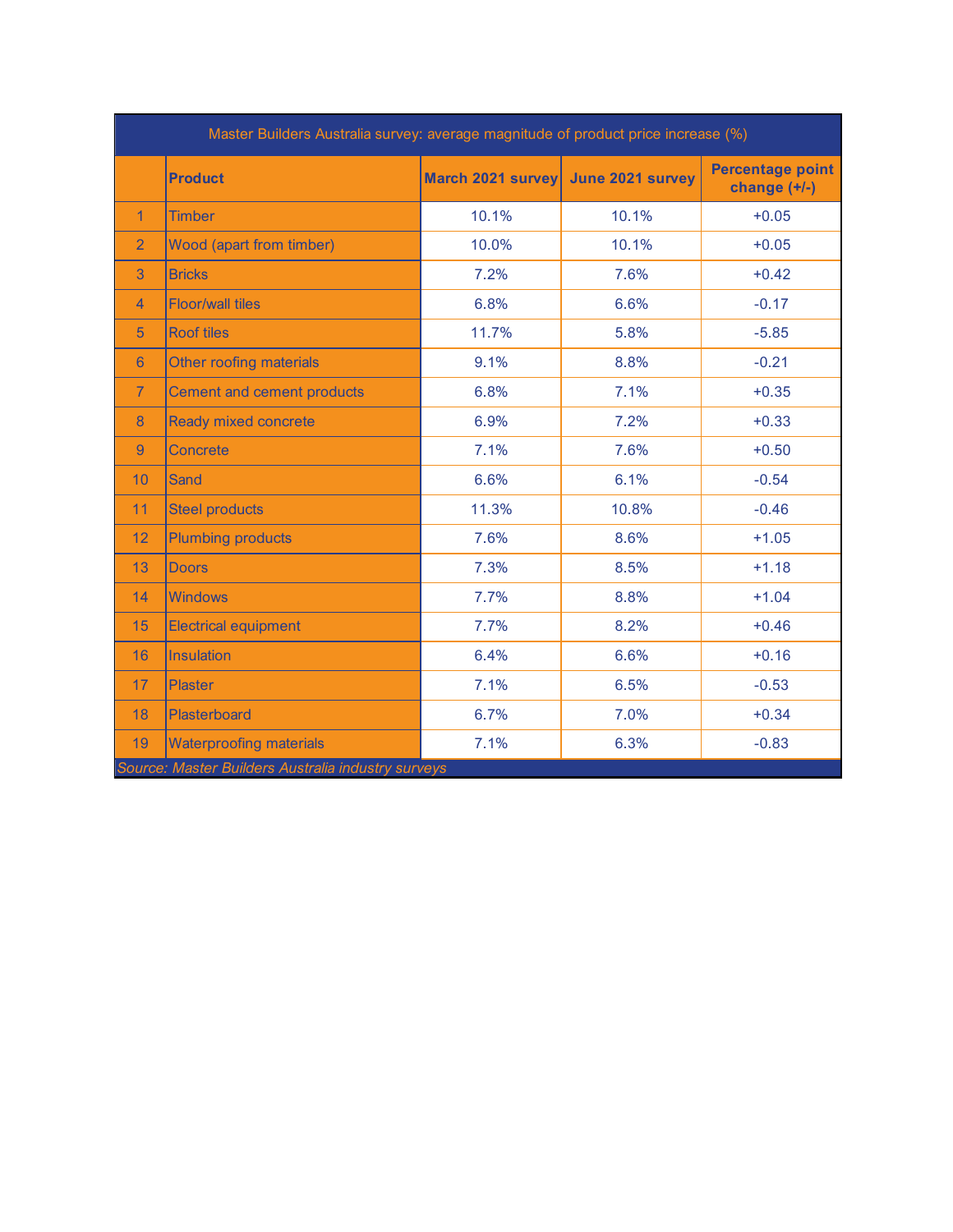| Master Builders Australia survey: proportion of respondents experiencing trade delays |                                 |                   |                  |                                           |  |
|---------------------------------------------------------------------------------------|---------------------------------|-------------------|------------------|-------------------------------------------|--|
|                                                                                       | <b>Trade category</b>           | March 2021 survey | June 2021 survey | <b>Percentage point</b><br>change $(+/-)$ |  |
| 1                                                                                     | <b>Bricklayers</b>              | 82.6%             | 81.1%            | $-1.48$                                   |  |
| $\overline{2}$                                                                        | <b>Carpenters</b>               | 79.1%             | 81.4%            | $+2.35$                                   |  |
| 3                                                                                     | <b>Concreters</b>               | 81.8%             | 79.9%            | $-1.91$                                   |  |
| $\overline{4}$                                                                        | <b>Electricians</b>             | 57.7%             | 64.2%            | $+6.49$                                   |  |
| 5                                                                                     | <b>Floor finishers</b>          | 62.8%             | 65.4%            | $+2.56$                                   |  |
| 6                                                                                     | <b>General labourers</b>        | 52.1%             | 57.4%            | $+5.33$                                   |  |
| $\overline{7}$                                                                        | <b>Glaziers</b>                 | 66.9%             | 69.2%            | $+2.31$                                   |  |
| 8                                                                                     | <b>Joiners</b>                  | 75.3%             | 84.2%            | $+8.91$                                   |  |
| 9                                                                                     | <b>Painters</b>                 | 72.2%             | 74.2%            | $+1.95$                                   |  |
| 10                                                                                    | <b>Plasterers</b>               | 66.9%             | 72.6%            | $+5.73$                                   |  |
| 11                                                                                    | <b>Plumbers</b>                 | 66.8%             | 69.3%            | $+2.42$                                   |  |
| 12                                                                                    | <b>Roof installers</b>          | 81.4%             | 83.1%            | $+1.68$                                   |  |
| 13                                                                                    | <b>Stonemasons</b>              | 61.8%             | 60.7%            | $-1.06$                                   |  |
| 14                                                                                    | <b>Structural steel workers</b> | 73.2%             | 81.0%            | $+7.80$                                   |  |
| 15                                                                                    | <b>Wall and floor tilers</b>    | 72.9%             | 77.8%            | $+4.85$                                   |  |
| Source: Master Builders Australia industry surveys                                    |                                 |                   |                  |                                           |  |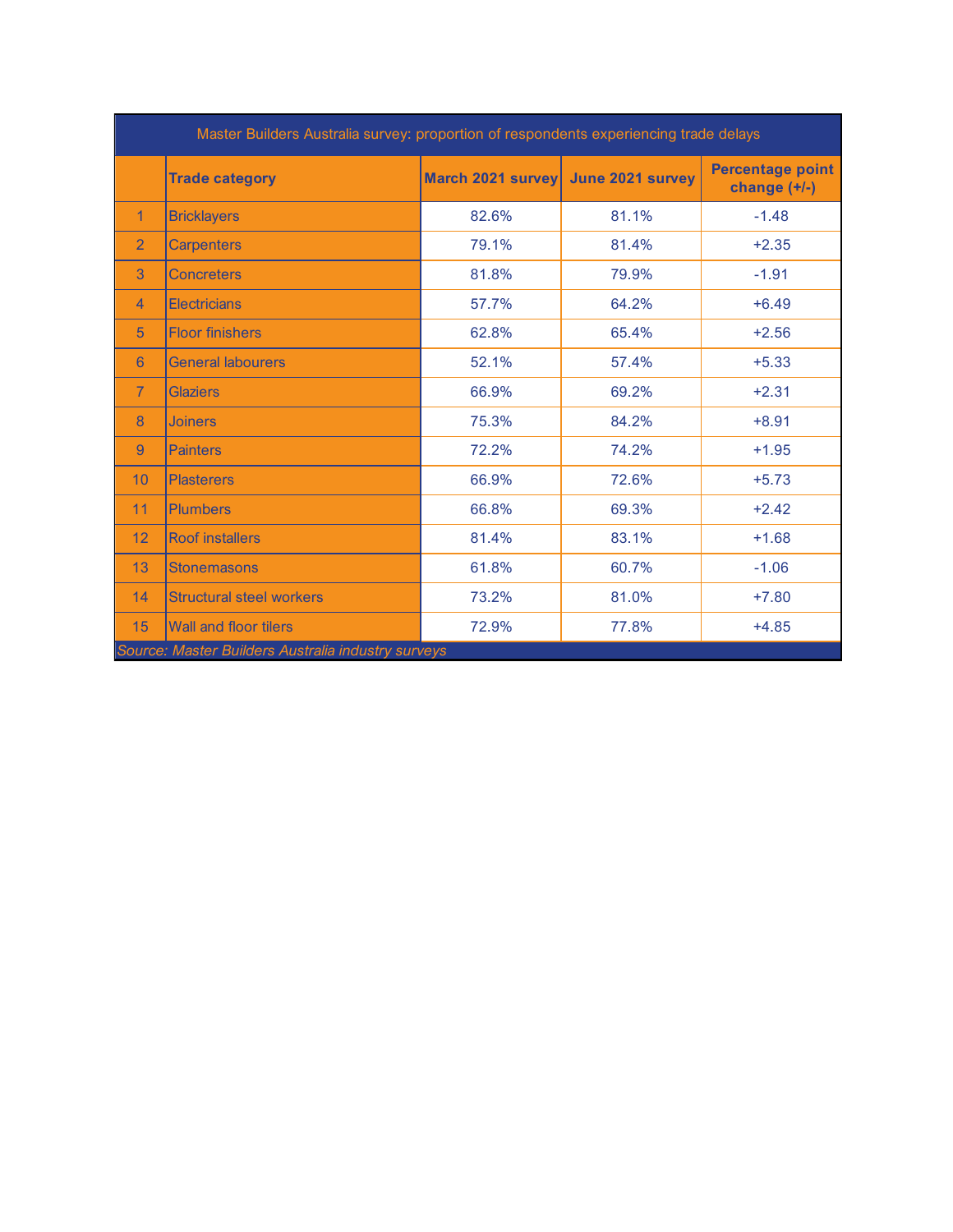|                                                    | Master Builders Australia survey: average length of delay in accessing trades (number of days) |                   |                  |                      |  |
|----------------------------------------------------|------------------------------------------------------------------------------------------------|-------------------|------------------|----------------------|--|
|                                                    | <b>Trade category</b>                                                                          | March 2021 survey | June 2021 survey | <b>Change (days)</b> |  |
| 1                                                  | <b>Bricklayers</b>                                                                             | 16.22             | 16.45            | $+0.23$              |  |
| $\overline{2}$                                     | <b>Carpenters</b>                                                                              | 16.18             | 18.04            | $+1.86$              |  |
| 3                                                  | <b>Concreters</b>                                                                              | 15.23             | 15.51            | $+0.28$              |  |
| $\overline{4}$                                     | <b>Electricians</b>                                                                            | 10.95             | 11.74            | $+0.78$              |  |
| 5                                                  | <b>Floor finishers</b>                                                                         | 12.45             | 14.35            | $+1.90$              |  |
| 6                                                  | <b>General labourers</b>                                                                       | 13.02             | 15.63            | $+2.61$              |  |
| $\overline{7}$                                     | <b>Glaziers</b>                                                                                | 13.43             | 14.26            | $+0.83$              |  |
| 8                                                  | <b>Joiners</b>                                                                                 | 15.64             | 17.82            | $+2.18$              |  |
| 9                                                  | <b>Painters</b>                                                                                | 13.89             | 15.17            | $+1.28$              |  |
| 10                                                 | <b>Plasterers</b>                                                                              | 12.55             | 14.08            | $+1.53$              |  |
| 11                                                 | <b>Plumbers</b>                                                                                | 11.09             | 12.10            | $+1.01$              |  |
| 12                                                 | <b>Roof installers</b>                                                                         | 16.77             | 17.30            | $+0.53$              |  |
| 13                                                 | <b>Stonemasons</b>                                                                             | 14.27             | 16.82            | $+2.56$              |  |
| 14                                                 | <b>Structural steel workers</b>                                                                | 13.90             | 16.57            | $+2.67$              |  |
| 15                                                 | <b>Wall and floor tilers</b>                                                                   | 14.78             | 16.28            | $+1.50$              |  |
| Source: Master Builders Australia industry surveys |                                                                                                |                   |                  |                      |  |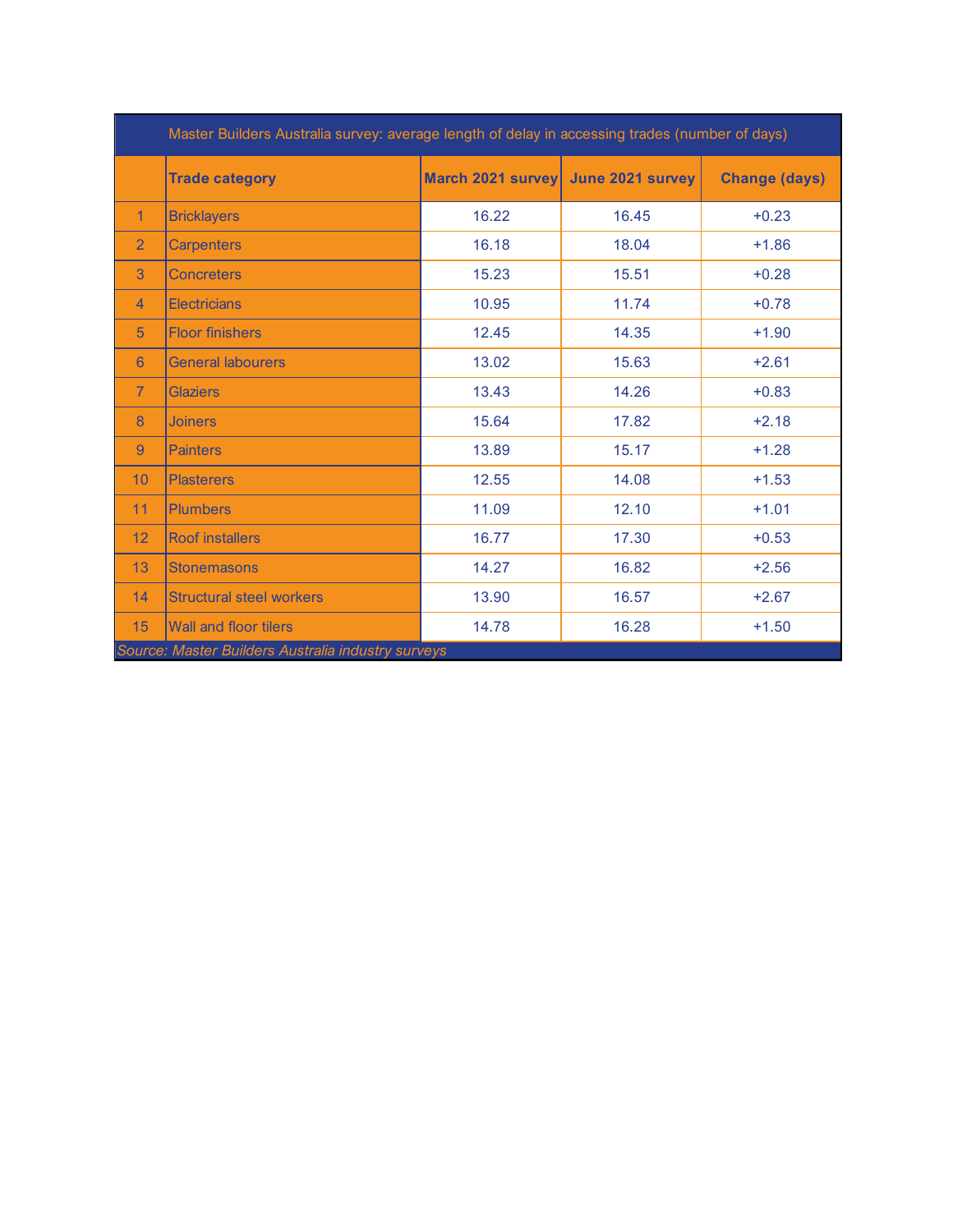|                                                    | Master Builders Australia survey: proportion of respondents experiencing price increases (%) |                   |                  |                                           |  |
|----------------------------------------------------|----------------------------------------------------------------------------------------------|-------------------|------------------|-------------------------------------------|--|
|                                                    | <b>Trade category</b>                                                                        | March 2021 survey | June 2021 survey | <b>Percentage point</b><br>change $(+/-)$ |  |
| 1                                                  | <b>Bricklayers</b>                                                                           | 74.2%             | 75.0%            | $+0.79$                                   |  |
| $\overline{2}$                                     | <b>Carpenters</b>                                                                            | 77.7%             | 79.5%            | $+1.84$                                   |  |
| 3                                                  | <b>Concreters</b>                                                                            | 76.4%             | 74.4%            | $-2.01$                                   |  |
| 4                                                  | <b>Electricians</b>                                                                          | 64.5%             | 69.5%            | $+5.08$                                   |  |
| 5                                                  | <b>Floor finishers</b>                                                                       | 53.4%             | 60.6%            | $+7.19$                                   |  |
| $6\phantom{1}6$                                    | <b>General labourers</b>                                                                     | 56.7%             | 64.7%            | $+7.99$                                   |  |
| $\overline{7}$                                     | <b>Glaziers</b>                                                                              | 58.4%             | 63.4%            | $+5.07$                                   |  |
| 8                                                  | <b>Joiners</b>                                                                               | 66.2%             | 72.6%            | $+6.43$                                   |  |
| 9                                                  | <b>Painters</b>                                                                              | 66.1%             | 68.0%            | $+1.92$                                   |  |
| 10                                                 | <b>Plasterers</b>                                                                            | 64.8%             | 66.5%            | $+1.74$                                   |  |
| 11                                                 | <b>Plumbers</b>                                                                              | 66.6%             | 71.7%            | $+5.12$                                   |  |
| 12                                                 | <b>Roof installers</b>                                                                       | 72.7%             | 75.1%            | $+2.41$                                   |  |
| 13                                                 | <b>Stonemasons</b>                                                                           | 54.3%             | 55.4%            | $+1.06$                                   |  |
| 14                                                 | <b>Structural steel workers</b>                                                              | 68.8%             | 73.9%            | $+5.12$                                   |  |
| 15                                                 | <b>Wall and floor tilers</b>                                                                 | 65.4%             | 67.6%            | $+2.20$                                   |  |
| Source: Master Builders Australia industry surveys |                                                                                              |                   |                  |                                           |  |